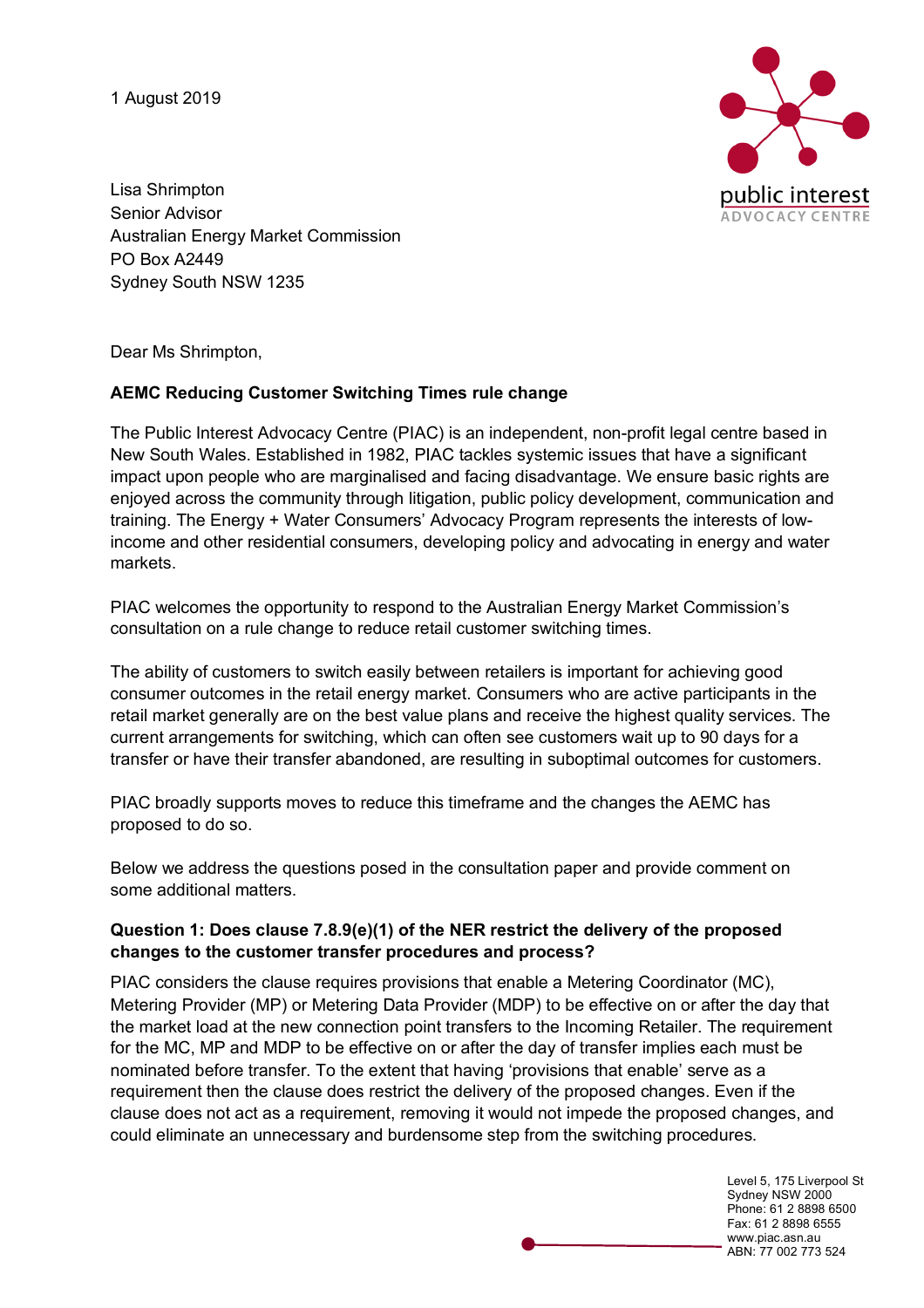## **Question 2: Are there any impacts from removing clause 7.8.9(e)(1) from the NER and allowing the MC, MP or MDP roles for metering installations to be nominated in the procedures but as a separate request or in parallel to a retail customer transfer?**

It is not immediately clear whether removing clause  $7.8.9(e)(1)$  from the NER would have any impacts outside of those intended. We note that the removal of clause 7.8.9(e)(1) removes from the rules any direction as to what the MSATS CATS procedures should enable with respect to nominating MC, MP and MDP roles. PIAC considers this could result in significant future changes to the procedures for nominating roles being made without any NER rule changes and associated oversight. AEMO consults on procedure changes separately, however, some consideration should be given as to whether placing role nomination procedures outside of the NER will ensure a good outcome for consumers in future.

While it's not clear whether stipulating provisions for role nominations in the NER is necessary, the AEMC could consider amending clause 7.8.9(e)(1) to reflect the proposed changes to the customer transfer procedures instead of removing it entirely. Deciding whether to do so should come with a consideration of whether the extra layer of regulatory oversight is necessary or beneficial.

# **Question 3: Are there any unintended impacts from removing or clarifying clause 7.8.9(e)(2) of the NER and including the requirement in AEMO's meter churn procedures?**

Similar to the removal of clause 7.8.9(e)(1), removing clause 7.8.9(e)(2) leaves no reference to the timing of installing and replacing meter installations in the NER. Whether this is a good longterm outcome for consumers should be considered.

## **Question 4: Are the existing provisions in the NERR related to customer billing impacting consumers utilising alternative meter read options and switching electricity retailers in a timely manner?**

Given the current procedures result in switching times of up to 90 days, and sometimes no switch at all, it suggests some retailers and/or customers may not be utilising alternative meter read options.

## **Question 5: Is there any evidence to suggest that customers with manually read metering installations would not take up alternative meter read options to transfer retailers in a timely and seamless manner?**

The proposed procedure changes that will enable consumers to switch in two days will mainly affect consumers with metering installations that need to be manually read. Given almost 70% of customers in the NEM have meters that are manually read every 91 days, and as such, can wait up to 90 days for their transfer to complete, it seems likely that these customers would benefit from access to options to speed up the process.

# **Question 6: Based on AEMO's proposed high level design and changes to the existing procedures, are clarifications required to clause 21(1) of the NERR to remove ambiguity about issuing final bills on estimate metering data?**

AEMO's high-level design aims to clarify the meter read options available to consumers and retailers to facilitate transfers. Clause 21(1) does not specifically mention final bills in relation to estimate metering data and so it may be unclear whether this option is available.